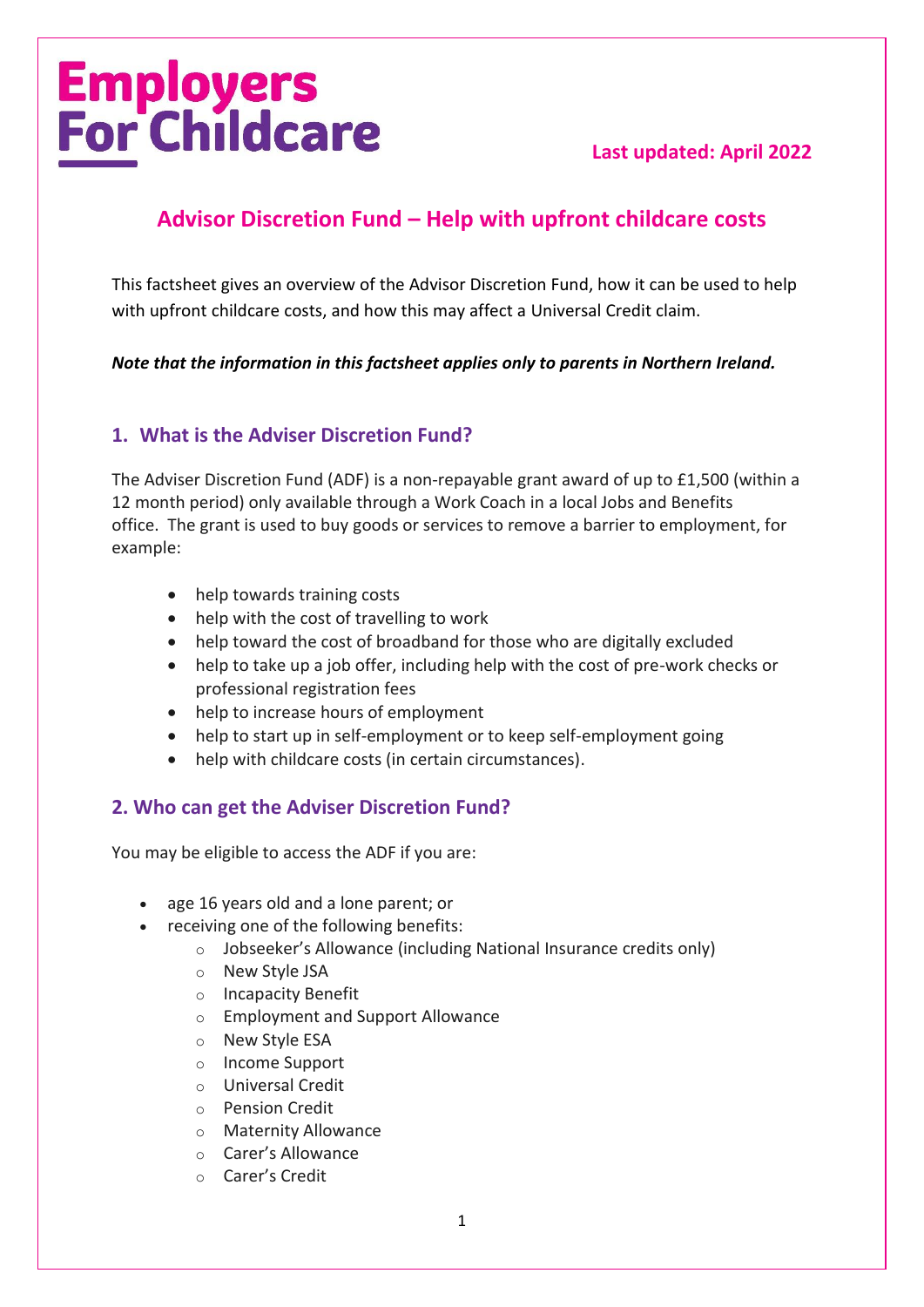- o Working Tax Credits
- o Housing Benefit
- or if you receive one of the above benefits and are intending to take up additional hours or an additional job to allow you to progress in work
- or if your partner is receiving one of the above benefits.

Speak to your Work Coach in your local Jobs and Benefits office to check if you are eligible.

# **3. How can the Advisor Discretion Fund be used for initial upfront childcare costs?**

From 25 October 2021, eligible parents who are in receipt of, or moving onto, Universal Credit or are in receipt of other income-based benefits, and for whom upfront childcare costs are a barrier to moving into work, recommencing employment such as following a period of parental leave, or are significantly increasing their hours, may be able to receive help through the Advisor Discretion Fund.

- This is a **non-repayable grant for upfront childcare costs** of up to £1,500
- The money will be **paid directly to a registered childcare provider only**
- A receipt for the upfront childcare costs paid through the ADF can also be submitted for the purposes of calculating the parent's Universal Credit entitlement.

## **4. Why is financial support for initial upfront childcare costs necessary?**

Parents in Northern Ireland who are in receipt of Universal Credit and considering moving into employment can struggle to do so due to the considerable barrier posed by having to pay initial upfront childcare costs. The current Universal Credit system requires a parent to pay their registered childcare costs upfront, and then receive a portion of these costs reimbursed through Universal Credit. This can take up to six weeks, by which time the parent may have had to find more money to make another payment to the childcare provider for subsequent childcare costs, which are often paid monthly, in advance, at the start of the month.

This can mean that, for some parents, moving into employment is simply not possible without going into debt or using up any savings they may have built up. This barrier to employment has been recognised by the Government and eligible parents may now be able to claim help with upfront childcare costs in the form of a non-repayable grant through the expanded Adviser Discretion Fund (ADF).

## **5. How can the Advisor Discretion Fund Help?**

Upfront childcare costs are only payable through the ADF for the first month, when a parent is starting work, recommencing employment or significantly increasing their hours. However, a parent can make more than one application within a 12 month period, for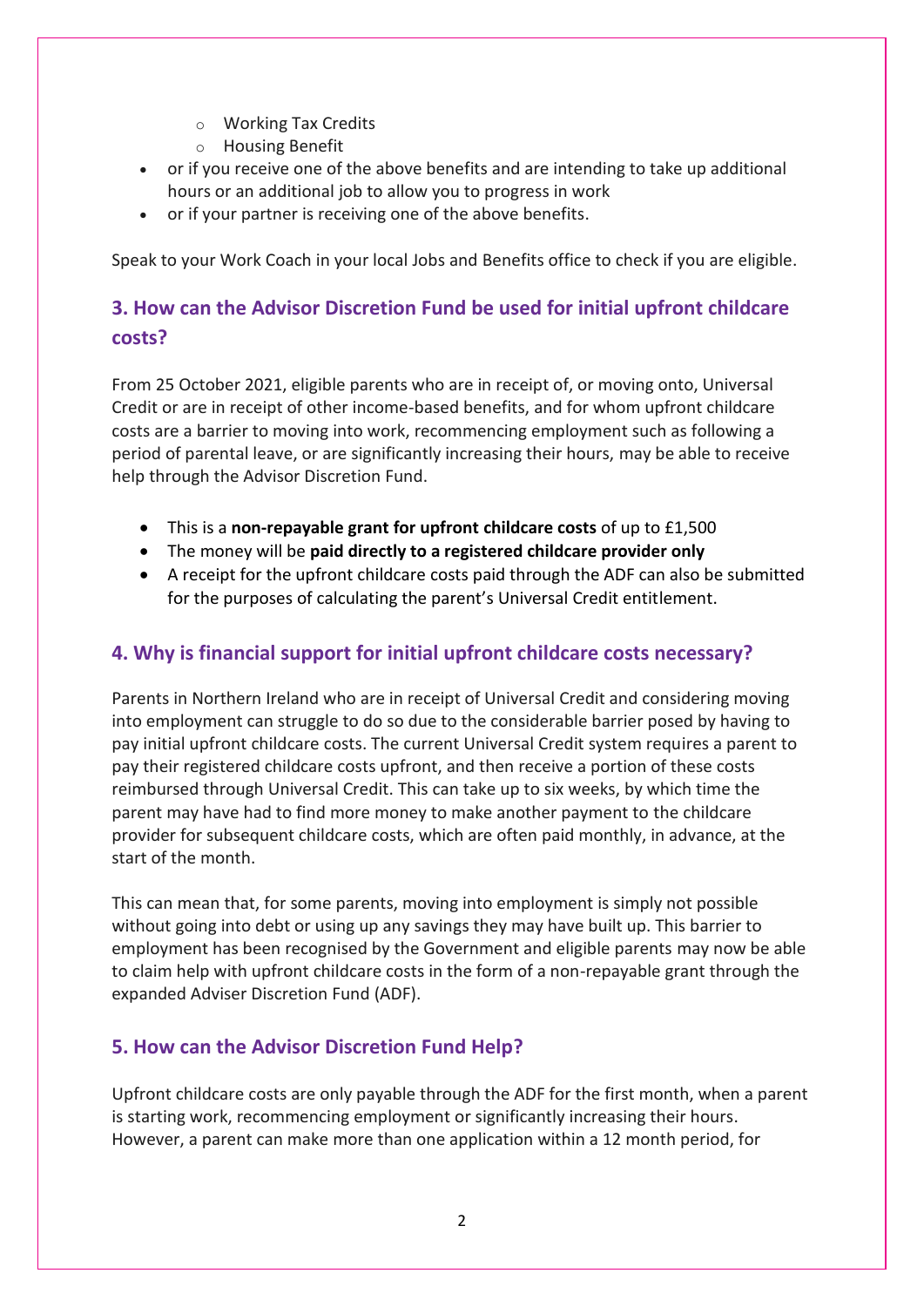example if they start a job which later ends, and then start a new job within the same 12 month period. The maximum overall limit for the ADF is £1,500 in any 12 month period.

#### **6. How do I apply?**

Parents will need to complete two forms which will be available from their work coach:

- ADF application form (AD1 form) and
- Assistance with Upfront Childcare Costs (AD5 form).

The childcare provider will also have to complete some sections of the AD5 form. Once fully completed the forms must be returned directly to the parent's Jobs and Benefits Office. Staff in the Jobs and Benefits Office will be able to advise the parent of the process and the local arrangements to deal with the application forms.

The Work Coach will discuss the application with the parent before providing the AD1 and AD5 forms, but it is important to note that receiving or completing these forms is not a guarantee that an application will be successful. This will be confirmed by the Work Coach, or on receipt of a Confirmation of Payment form (AD7 form).

#### **Parents who are charged weekly rather than monthly**

If the parent's childcare provider charges on a weekly basis, rather than monthly, the parent should still only complete one AD5 form. If they wish to claim for a full month, then the figure relating to the full one month period should be completed on the form, rather than the weekly amount. The childcare provider will receive a single payment covering the whole month.

#### **Parents who are using multiple childcare providers**

Sometimes a parent will be using multiple childcare providers, for example, if they have children of different ages, one of whom is using an out of school provider, and a younger child who is attending a day nursery or childminder. In this case, the parent can make one ADF application covering the overall amount, however, separate AD5 forms will need to be fully completed by both the parent and the respective childcare providers. A separate AD7 (Confirmation of Payment form) will issue for each payment.

#### **7. How is payment made?**

ADF payments are made directly to a childcare provider's bank account by the Jobs and Benefits Office on behalf of the parent.

The payment will normally be made by BACS, and following processing will take a minimum of 3 working days to arrive in the childcare provider's account.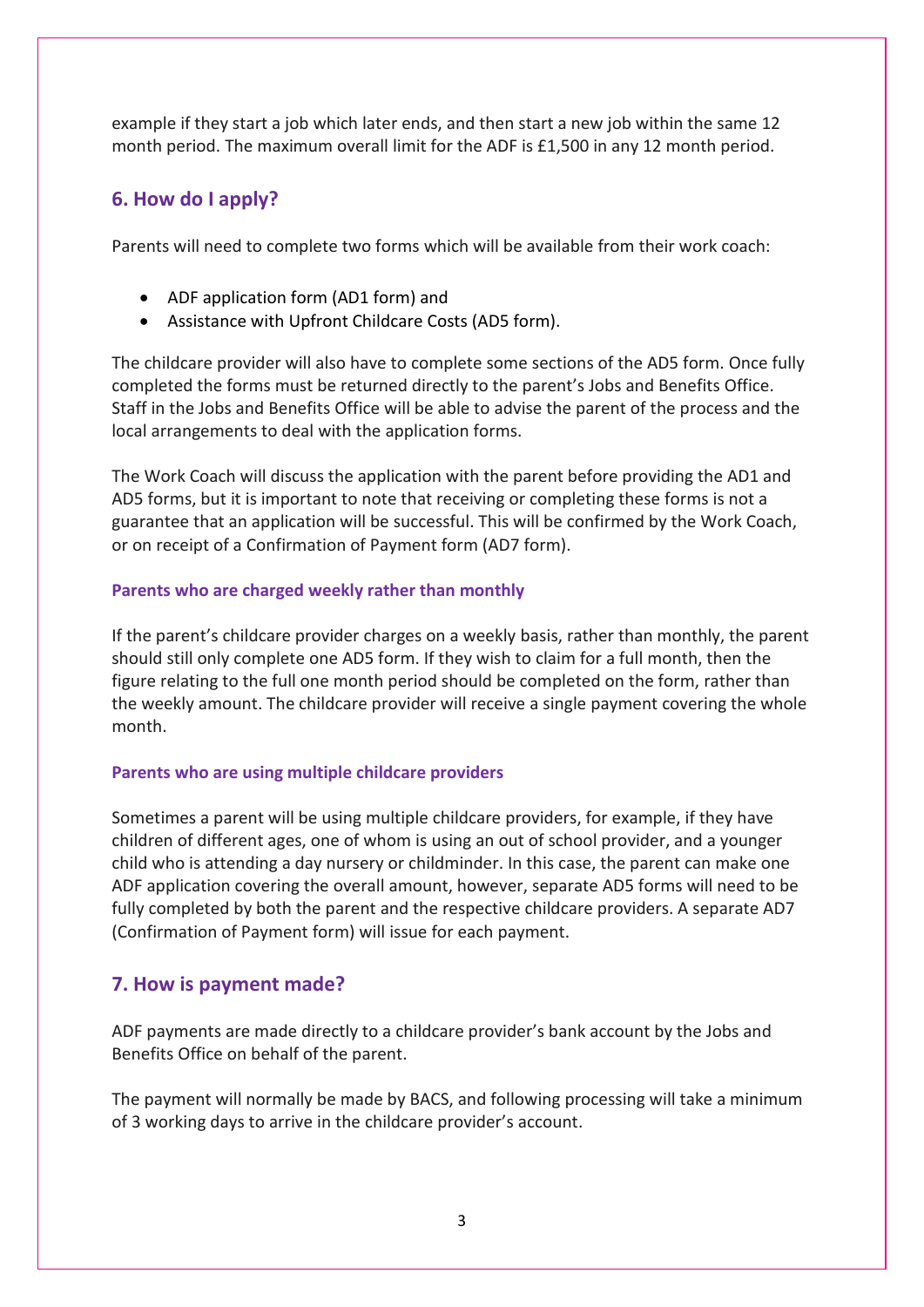Once payment is made, the Jobs and Benefits Office will provide the parent with a receipt (AD7 form) as proof of the payment having been made. This receipt is instead of proof of payment being issued directly to the parent by the childcare provider.

## **8. How does the ADF payment of childcare costs affect Universal Credit?**

To add these costs to their Universal Credit claim, the parent should upload the AD7 form to their journal as proof of payment. This will ensure that the upfront costs are treated as though the parent had made the payment themselves.

The parent's next Universal Credit award will be calculated to include the reimbursement of 85% of registered childcare paid during the parent's assessment period, including any costs that were paid by the ADF.

Not only can eligible parents now receive support through the ADF for upfront childcare costs, new [regulations](https://www.legislation.gov.uk/nisr/2021/249/contents/made) also mean that the upfront costs can still be used to calculate the parent's Universal Credit entitlement, as though the parent had paid them themselves. This will help to ensure that they have sufficient resources to pay for subsequent months of childcare in advance before claiming those costs in arrears from UC.

#### **Step by step summary:**

- 1. **Request ADF support for childcare:** Inform your work coach that upfront childcare costs are a barrier to moving into work or increasing your hours of work – provide evidence of the childcare that you require and the costs you have been quoted.
- 2. **Complete application forms:** Complete forms AD1 and AD5 (provided by your work coach) and ask your childcare provider to complete the relevant information on the AD5 form. Return the AD5 form directly to the Jobs and Benefits office.
- 3. **Childcare provider is paid enabling child to attend:** Childcare provider will receive payment directly from the Jobs and Benefits Office enabling your child(ren) to take up their place.
- 4. **Upload your AD7 form to your UC journal (if applicable):** You will receive a receipt (AD7 form) from the Jobs and Benefits Office. Upload this to your UC journal as proof of your childcare costs.

#### **9. Is there any other help towards registered childcare costs?**

*This is both complex and new information for Universal Credit claimants.* It is important to note that, aside from payments made through the ADF, there has been no change overall to how parents receive support with their registered childcare costs through Universal Credit. In general, parents will still be expected to pay their fees to the provider, and submit their receipts to Universal Credit in order to receive support.